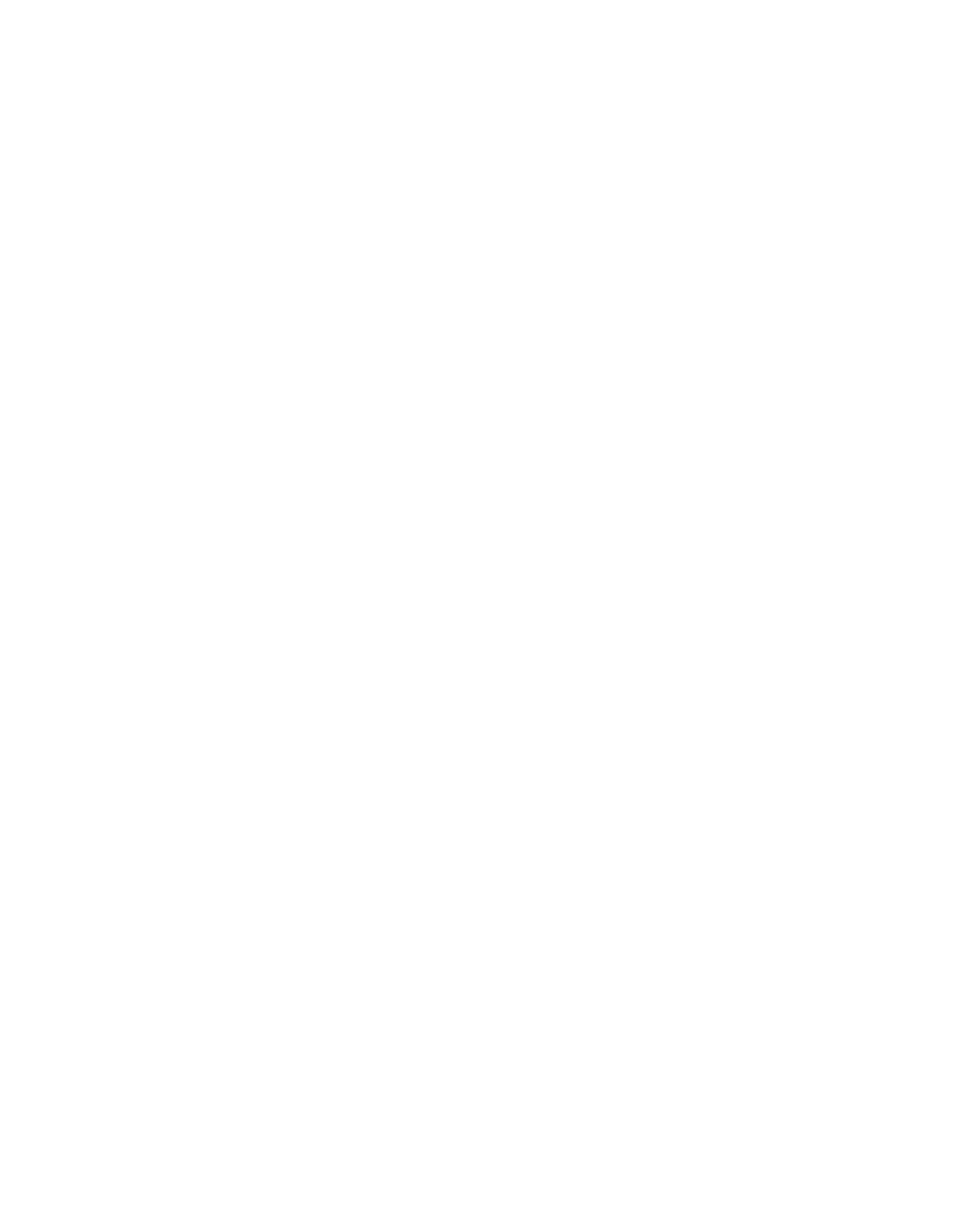## **HILL,** Justice.

[¶1] Pursuant to a plea agreement, Appellant, Kenneth Potter (Potter), conditionally pleaded guilty to one count of felonious restraint in violation of Wyo. Stat. Ann. § 6-2- 202(a) (LexisNexis 2005). After timely appealing both the Judgment and Sentence and the order revoking his probation, the matters were consolidated. The single issue on appeal is whether Potter was denied his right to a speedy trial.

[¶2] We affirm.

# **ISSUE**

[¶3] Potter states the single issue as follows:

Whether, even though some of the delay in bringing [Potter] to trial pertained to his competency, [Potter] was denied his right to a speedy trial; and therefore, the charges against [him] should have been dismissed with prejudice due to violation of W.R.Cr.P. 48 and [Potter's] Constitutional right to a speedy trial.

[¶4] The State phrases the issue more simply:

Was [Potter] denied his right to a speedy trial?

# **FACTS**

[¶5] This case has a prolonged history, and one that is laden with dates. On September 26, 2004, after an altercation with his mother, Potter was arrested. The case was bound over to district court, where the information was formally filed on October 6, 2004, charging Potter with three counts: attempted murder, battery of a household member, and interference with an emergency call. He was arraigned in district court on October 21, 2004, and pleaded not guilty by reason of mental illness or deficiency. He also claimed that he was not competent to proceed to trial and asked the court to order a mental evaluation.

[¶6] On October 25, 2004, the district court filed its *Order for Evaluation and Suspending Proceedings*. The order required an evaluation of Potter at the Wyoming State Hospital and the completion of a written report. Potter filed a *Demand for Speedy Trial* on November 10, 2004.

[¶7] After a new public defender entered her appearance in the case on Potter's behalf, he again asserted his right to speedy trial by filing another written demand on November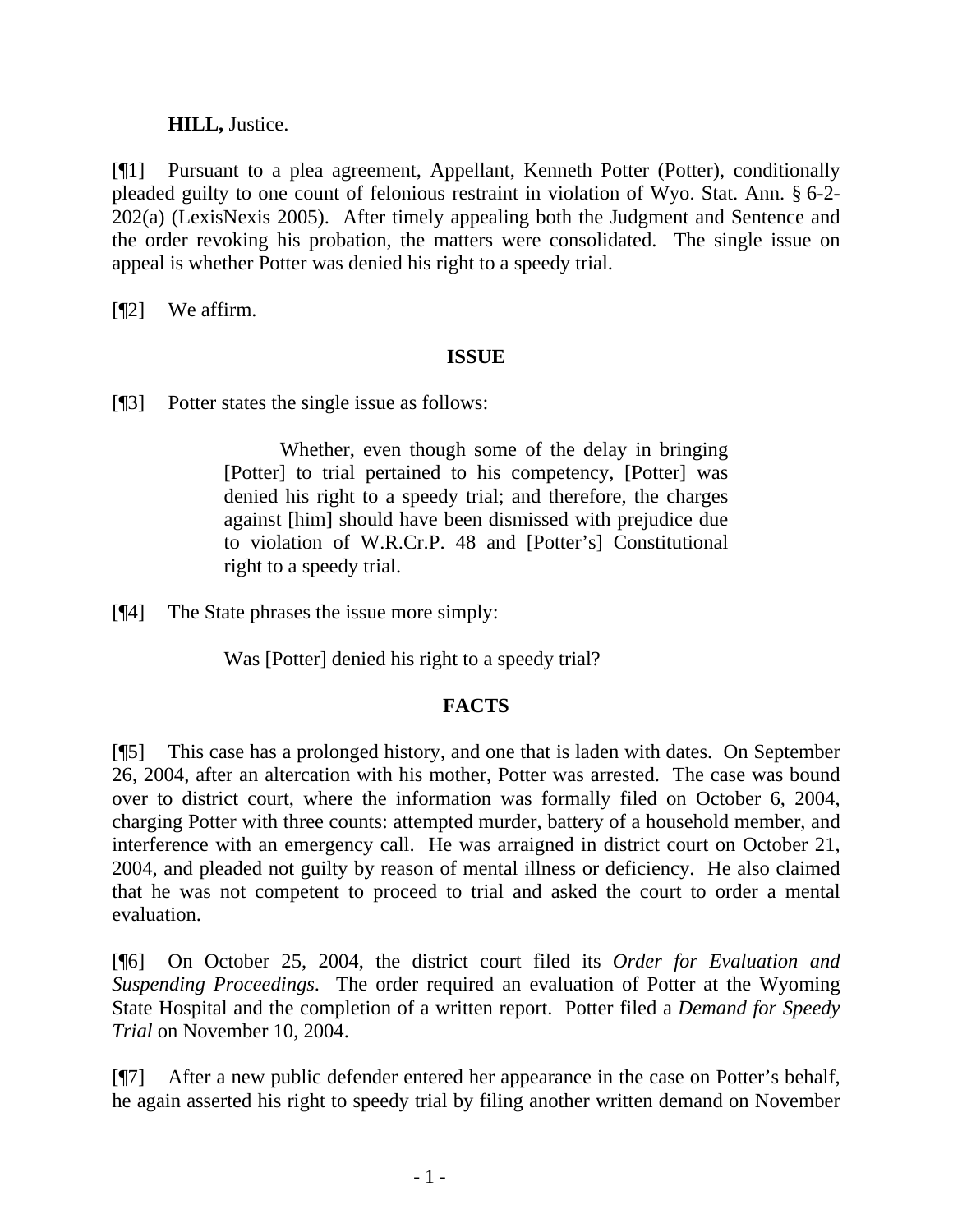23, 2004. Also on that day, he filed a *Motion Withdrawing Request for Evaluation and Suspension of Proceedings*, moving the district court to withdraw his request for evaluation and suspension of the proceedings, and set the case for rearraignment. Accordingly, the district court set a hearing on the motion for December 9, 2004. During the December 9, 2004 hearing, Potter asked the district court for permission to withdraw his request for an evaluation.<sup>[1](#page-3-0)</sup> The district court ordered the parties to brief whether or not to allow Potter to withdraw his plea of not guilty by reason of mental illness and change his plea to not guilty.

[¶8] Each party filed the requested briefing. In the State's brief, it asked the court to set the matter for a competency hearing. In his brief, Potter agreed with the State that "it would be appropriate for the Court to have a hearing to offer the Defendant the opportunity to demonstrate by a preponderance of the evidence that he is competent to proceed." Potter further requested that the hearing be set after January 4, 2005, so that he might have time to prepare. Concurrent with filing his brief, Potter also filed a *Motion to Withdraw Plea of Not Guilty by Reason of Mental Illness and Not Competent to Proceed and Enter Plea of Not Guilty*.

[¶9] At the January 6, 2005 hearing on the party's aforementioned briefs, the issue was Potter's competency. He insisted that he was indeed competent, and introduced testimony in support of his position. The State did not object to Potter withdrawing his "not guilty by reason of mental illness" plea, and further stated that it did not object to his motion. At the conclusion of the hearing, the district court found Potter competent to proceed to trial. However, there remained the issue as to whether or not he intended to introduce evidence of his competence at trial. As such, the issue of his mental status remained a matter of concern, and the district court set a *Motion in Limine* hearing for January 20, 2005. The hearing was postponed, however, because the court was notified that "extra security" was needed for Mr. Potter.

[¶10] Another delay occurred when, on February 25, 2005, the case was reassigned to a different judge. Subsequently, the district court entered an order setting the trial for April 4, 2005. However, on March 28, 2005, the State filed a *Motion to Suspend Proceedings, for Production Evaluation, and Motion to Reconsider Issue of Withdrawal of Not Guilty by Reason of Mental Illness Plea*. Potter objected to the motion, and as a result of these filings, on March 30, 2005, the district court ordered the proceedings suspended and ordered the Wyoming State Hospital to produce a mental evaluation of Potter.

[¶11] The evaluation was filed in district court on June 1, 2005. The report concluded that Potter was competent to proceed, and on June 7, 2005, the district court allowed him to change his plea from "not guilty by reason of mental illness or deficiency" to "not

<span id="page-3-0"></span><sup>1</sup> At the time of the hearing, the Wyoming State Hospital had conducted an examination of Potter, but had not yet completed or filed a report.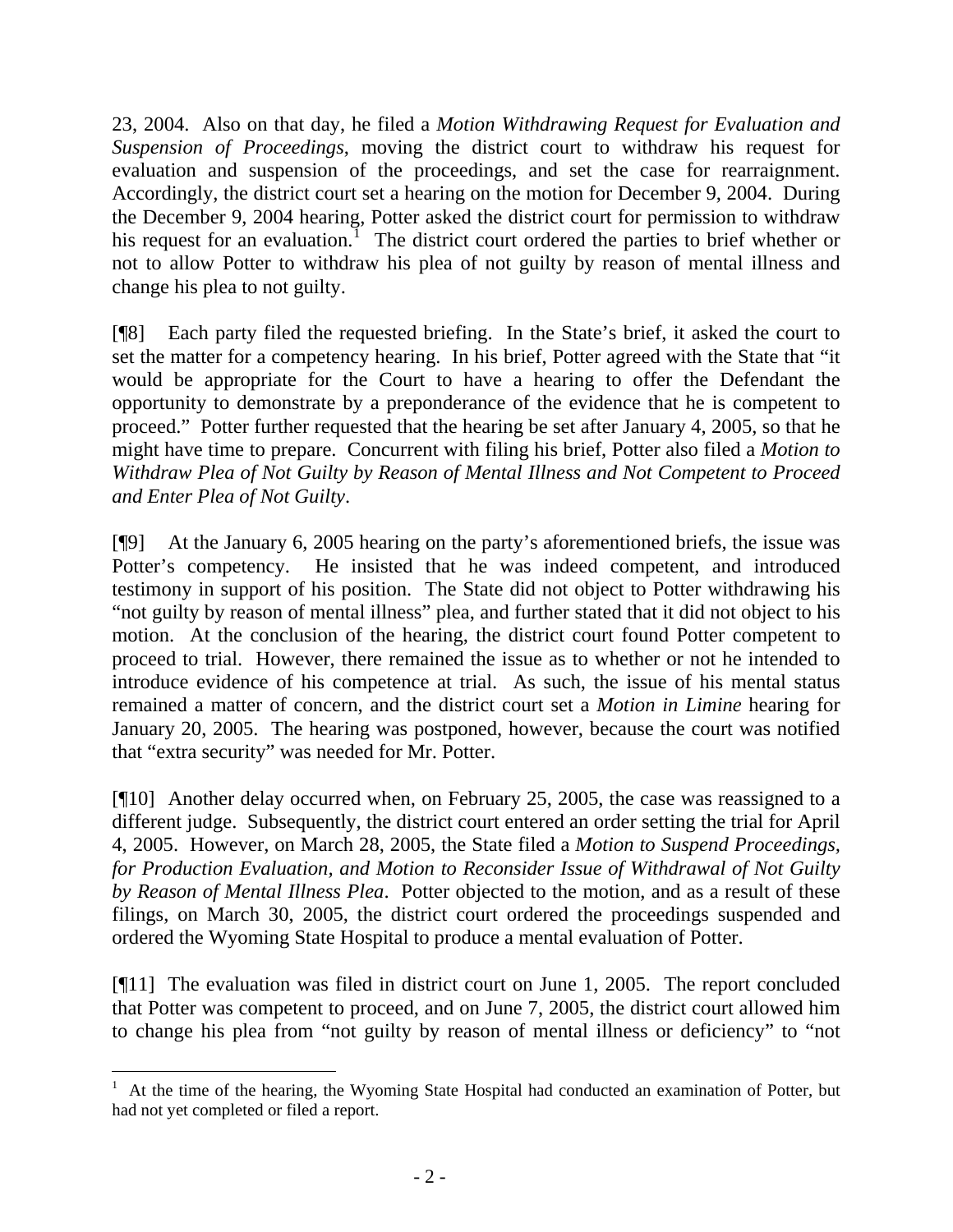guilty." Subsequently, the district court set the matter for trial on July 11, 2005. However, the trial was reset for September [2](#page-4-0)6, 2005.<sup>2</sup>

[¶12] Five days before his trial was set to begin, Potter filed a *Motion to Dismiss Charges With Prejudice for Violation of Defendant's Right to Speedy Trial*. Also prior to the trial date, a change of plea hearing was held on September 23, 2005. Potter conditionally pleaded "no contest" to a single count of felonious restraint in violation of § 6-2-202(a).<sup>[3](#page-4-1)</sup> He was then released on his own recognizance. On December 6, 2005, he was sentenced, and was also heard on his motion to dismiss. The district court denied the motion, holding that Potter's right to speedy trial had not been violated. He was sentenced to not less than four years, nor more than five years, in prison. The sentence was suspended, and he was placed on probation for four years. The judgment and sentence was filed on February 7, 2006.

[¶13] Two weeks after he was sentenced, Potter violated the terms of his probation and, as a consequence, that probation was revoked. He was ordered to the Wyoming State Penitentiary for three years and nine months, to five years, with credit for time served of 421 days. Potter appealed both his judgment and sentence, and the order revoking his probation.

#### **STANDARD OF REVIEW**

[¶14] We review speedy trial claims to ensure that the mandates of W.R.Cr.P. 48 and constitutional guarantees have been met. *Taylor v. State*, 2001 WY 13, ¶ 5, 17 P.3d 715, 718 (Wyo. 2001). We examine *de novo* the constitutional question of whether a defendant has been denied a speedy trial in violation of the Sixth Amendment. *Walters v. State*, 2004 WY 37 ¶ 9, 87 P.3d 793, 795 (Wyo. 2004).

## **ARGUMENT**

*Speedy Trial* 

[¶15] Potter asserts that his right to a speedy trial was violated under W.R.Cr.P. 48 (b) and under the Sixth Amendment to the United States Constitution and art. 1, § 10 of the Wyoming Constitution, claiming that even though some of the delay can be attributed to issues of his competency, most of the delay can be attributed to the State and the district court. Accordingly, Potter maintains that the charges against him should be dismissed.

<span id="page-4-0"></span><sup>&</sup>lt;sup>2</sup> The record does not indicate why the trial was not held on July 11, 2005. However, the record does show that the present case was stacked third on July 11. Neither party requested a continuance, nor does there appear to be an objection to the new setting by either party.

<span id="page-4-1"></span> $3$  Potter pleaded to this charge in accordance with an amended information which was filed September 23, 2005, the same day as his change of plea.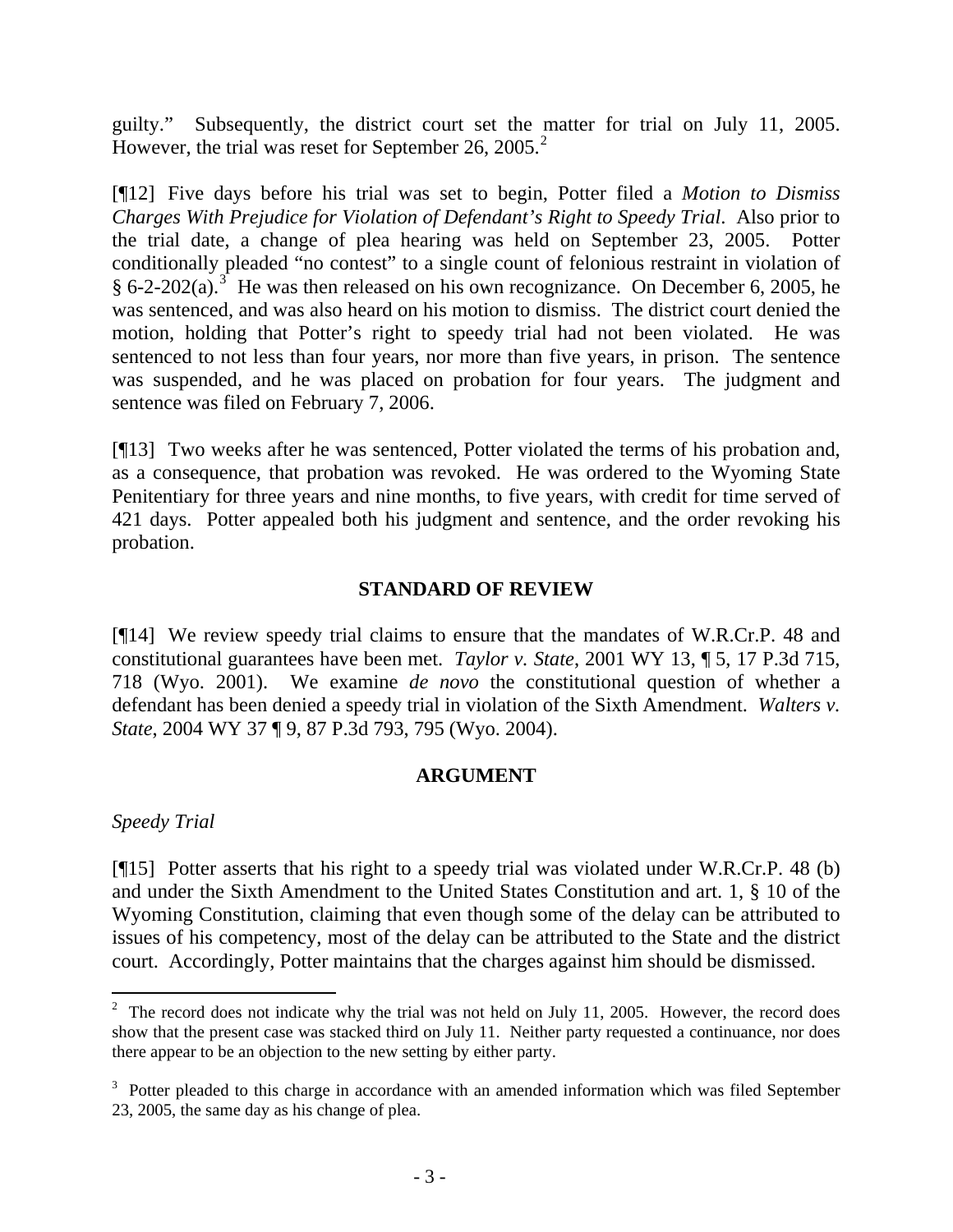[¶16] The State responds that no violation of Potter's right to a speedy trial occurred under either Rule 48 or the Constitution. Addressing Rule 48, the State contends that the delay from October 21, 2004, to June 7, 2005, can be attributed solely to the issue of Potter's competency, which excuses the 230-day delay. As to his constitutional claim, the State contends that under the four-factor constitutional analysis, the delay was not unreasonable, and he was not denied his right to a speedy trial. We find no violation of either Potter's statutory or constitutional right to a speedy trial, and affirm.

*A. W.R.Cr.P. 48* 

[¶17] Potter contends that under Rule 48 he was denied his right to a speedy trial by a measure of, at the most, 293 days, and at the least, 196 days. Additionally, he argues that the delay in bringing the case to a close was due in large part to the State and the district court.

[¶18] In contrast, the State argues that Potter's right to speedy trial was not denied under Rule 48, and the reason for delay was attributable to him and questions surrounding his mental condition, not the State or the district court.

[¶19] W.R.Cr.P. 48 provides as follows:

# **Rule 48. Dismissal; speedy trial.**

. . . . (b) *Speedy trial.* –

(1) It is the responsibility of the court, counsel and the defendant to insure that the defendant is timely tried.

(2) A criminal charge shall be brought to trial within 180 days following arraignment unless continued as provided in this rule.

(3) The following periods shall be excluded in computing the time for trial:

(A) All proceedings related to the mental illness or deficiency of the defendant;

(B) Proceedings on another charge;

(C) The time between the dismissal and the refiling of the same charge; and

(D) Delay occasioned by defendant's change of counsel or application therefor.

(4) Continuances exceeding 180 days from the date of arraignment may be granted by the trial court as follows:

(A) On motion of defendant supported by affidavit; or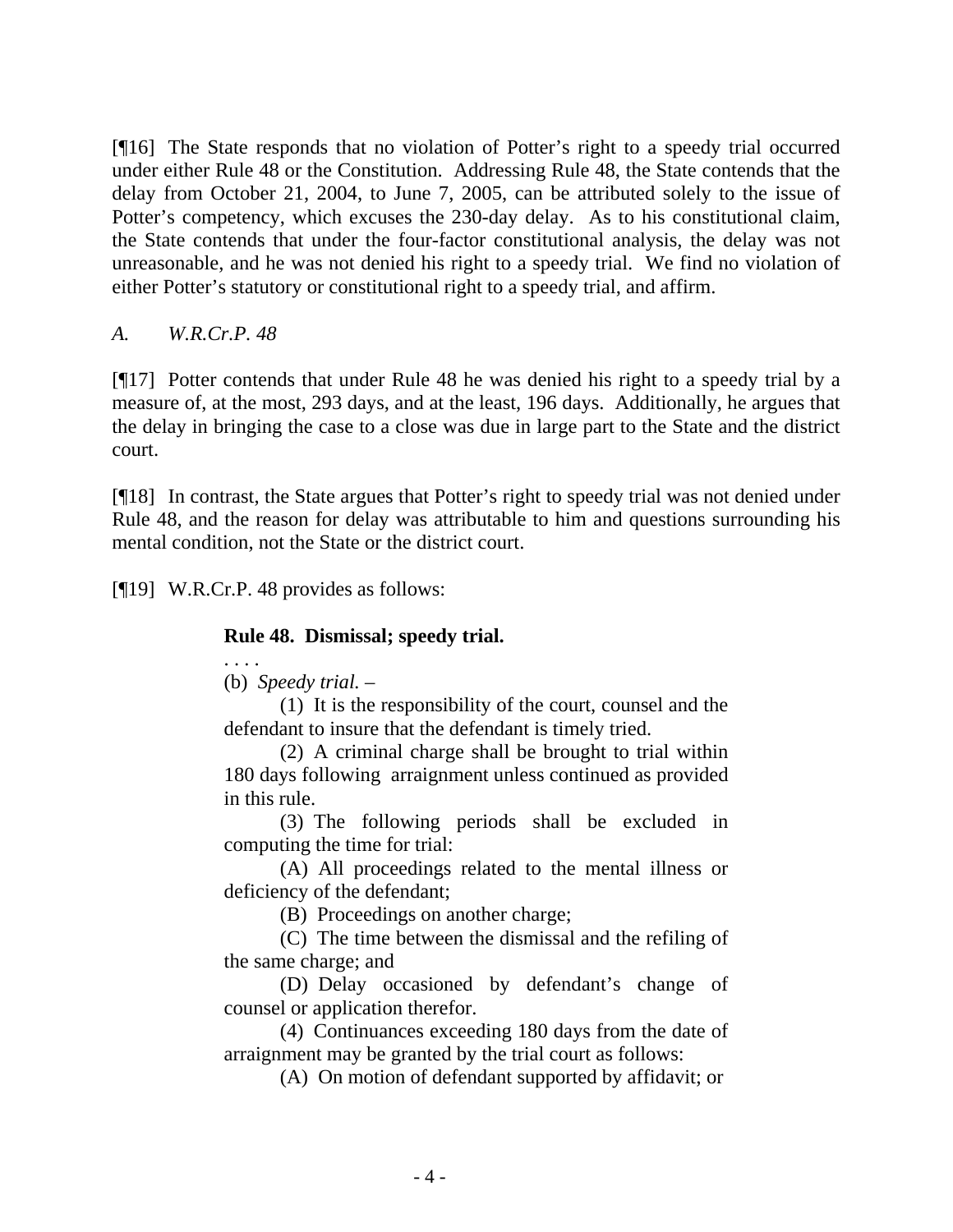(B) On motion of the attorney for the state or the court

if:

(i) The defendant expressly consents;

(ii) The state's evidence is unavailable and the prosecution has exercised due diligence; or

(iii) Required in the due administration of justice and the defendant will not be substantially prejudiced; and

(C) If a continuance is proposed by the state or the court, the defendant shall be notified. If the defendant objects, the defendant must show in writing

how the delay may prejudice the defense.

(5) Any criminal case not tried or continued as provided in this rule shall be dismissed 180 days after arraignment.

(6) If the defendant is unavailable for any proceeding at which the defendant's presence is required, the case may be continued for a reasonable time by the trial court but for no more than 180 days after the defendant is available or the case further continued as provided in this rule.

(7) A dismissal for lack of a speedy trial under this rule shall not bar the state from again prosecuting the defendant for the same offense unless the defendant made a written demand for a speedy trial or can demonstrate prejudice from the delay.

[¶20] In addition to the provisions made in Rule 48(b) to protect a defendant's competency, there are further statutory safeguards that provide an added layer of protection for criminal defendants. Wyo. Stat. Ann. § 7-11-303 (LexisNexis 2005) provides as follows:

# **§ 7-11-303. Examination of accused to determine fitness to proceed; reports; commitment; defenses and objections.**

(a) If it appears at any stage of a criminal proceeding, by motion or upon the court's own motion that there is reasonable cause to believe that the accused has a mental illness or deficiency making him unfit to proceed, all further proceedings shall be suspended.

(b) The court shall order an examination of the accused by a designated examiner. …

(c) Written reports of the pretrial examination shall be filed with the clerk of court.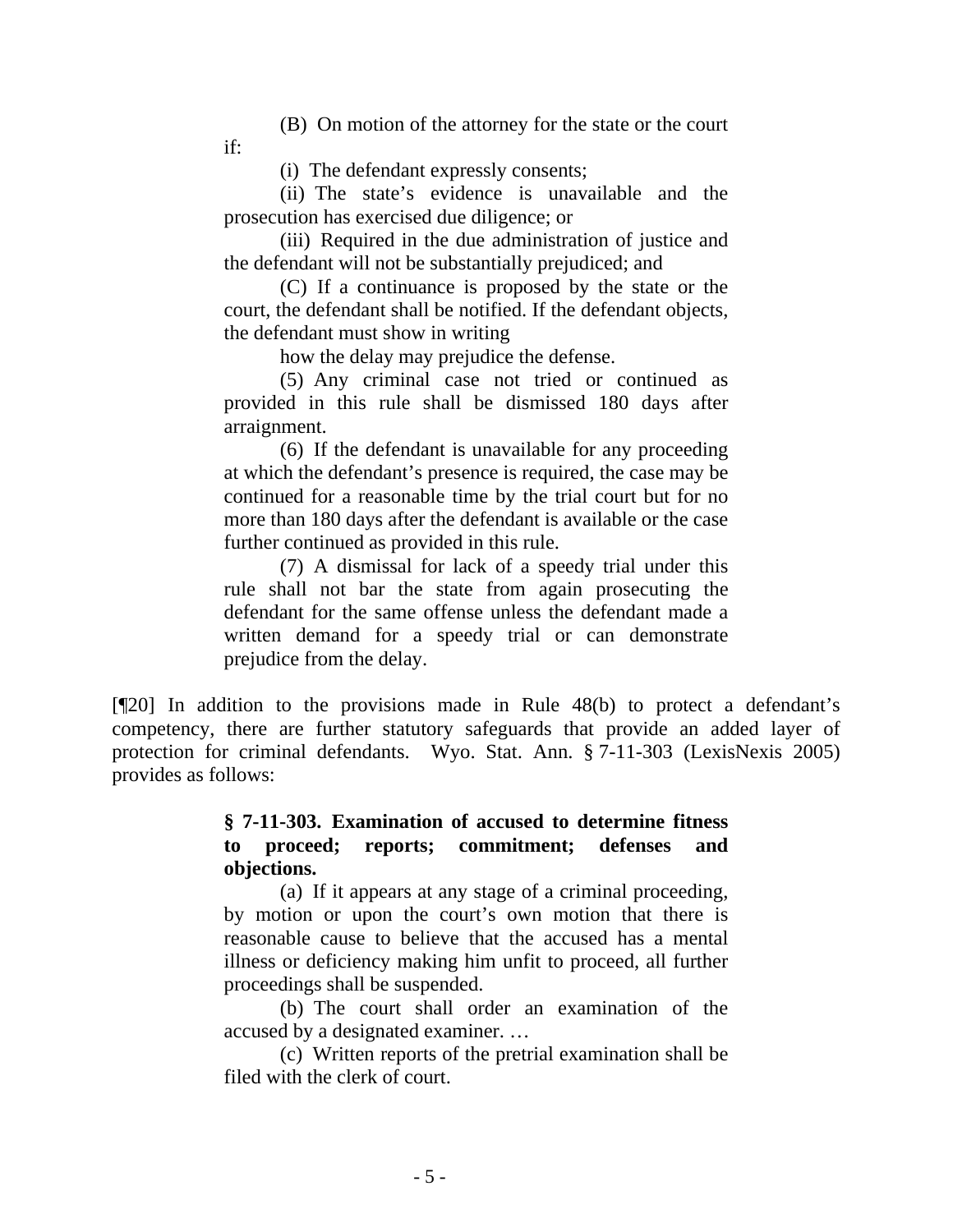Also, Wyo. Stat. Ann. § 7-11-304(d) (LexisNexis 2005) mandates that "in all cases where a plea of 'not guilty by reason of mental illness or deficiency' is made, the judge shall order the defendant examined as provided in W.S. § 7-11-303(b)." The failure to complete an adequate mental examination and report is reversible error when a defendant has pleaded not guilty by reason of mental illness. *Engle v. State,* 774 P.2d 1303, 1312 (Wyo. 1989). It is also reversible error for a court to fail to conduct a competency hearing when the court is faced with doubt as to a defendant's competency. d*eShazer v. State,* 2003 WY 98, 74 P.3d 1240 (Wyo. 2003). Furthermore, this Court has placed an obligation on both courts *and* the prosecution to seek an evaluation when there is evidence of incompetency:

> (a) The court has a continuing obligation, separate and apart from that of counsel for each of the parties, to raise the issue of competence to stand trial at any time the court has a good faith doubt as to the defendant's competence, and may raise the issue at any stage of the proceedings on its own motion.

> (b) The prosecutor should move for evaluation of defendant's competence to stand trial whenever the prosecutor has a good faith doubt as to the defendant's competence.

*deShazer*, ¶ 20, 74 P.3d at 1248 (citing ABA Criminal Justice Mental Health Standard 7- 4.2 (1989)).

[¶21] We begin our analysis by calculating the time between a defendant's arraignment and conditional plea, excluding the allowed-for time periods specified in W.R.Cr.P. 48(b). *Taylor*, ¶ 5, 17 P.3d at 717-18. Delays of fewer than 180 days are permissible, and if a delay has exceeded 180 days, we determine whether or not the defendant has made a written demand for a speedy trial or otherwise vigorously asserted his rights under W.R.Cr.P 48. *Id.*

[¶22] By our calculations, there were a total of 337 days that elapsed from the date of Potter's arraignment, October 21, 2004, to the time of his conditional plea on September 23, 2005.<sup>[4](#page-7-0)</sup> Potter contends that without taking into account any excludable time periods, the "clock runs out" on April 18, 2005, well before he entered his conditional plea. However, as the State points out, all of the delay from October 21, 2004, through June 7, 2005, can be attributed to proceedings related to Potter's mental illness or deficiency. In other words, 230 days of the 337 days of total delay can be attributed to proceedings related to Potter's mental illness or deficiency, leaving only 107 days of delay, which is

<span id="page-7-0"></span><sup>&</sup>lt;sup>4</sup> In *Almada v. State, 994 P.2d 299, 304 (Wyo. 1999), this Court held that the speedy trial clock stops* ticking at the change of plea hearing when the court accepts the defendant's conditional guilty plea. *See also Sisneros v. State,* 2005 WY 139, ¶ 19, 121 P.3d 790, 797 (Wyo. 2005).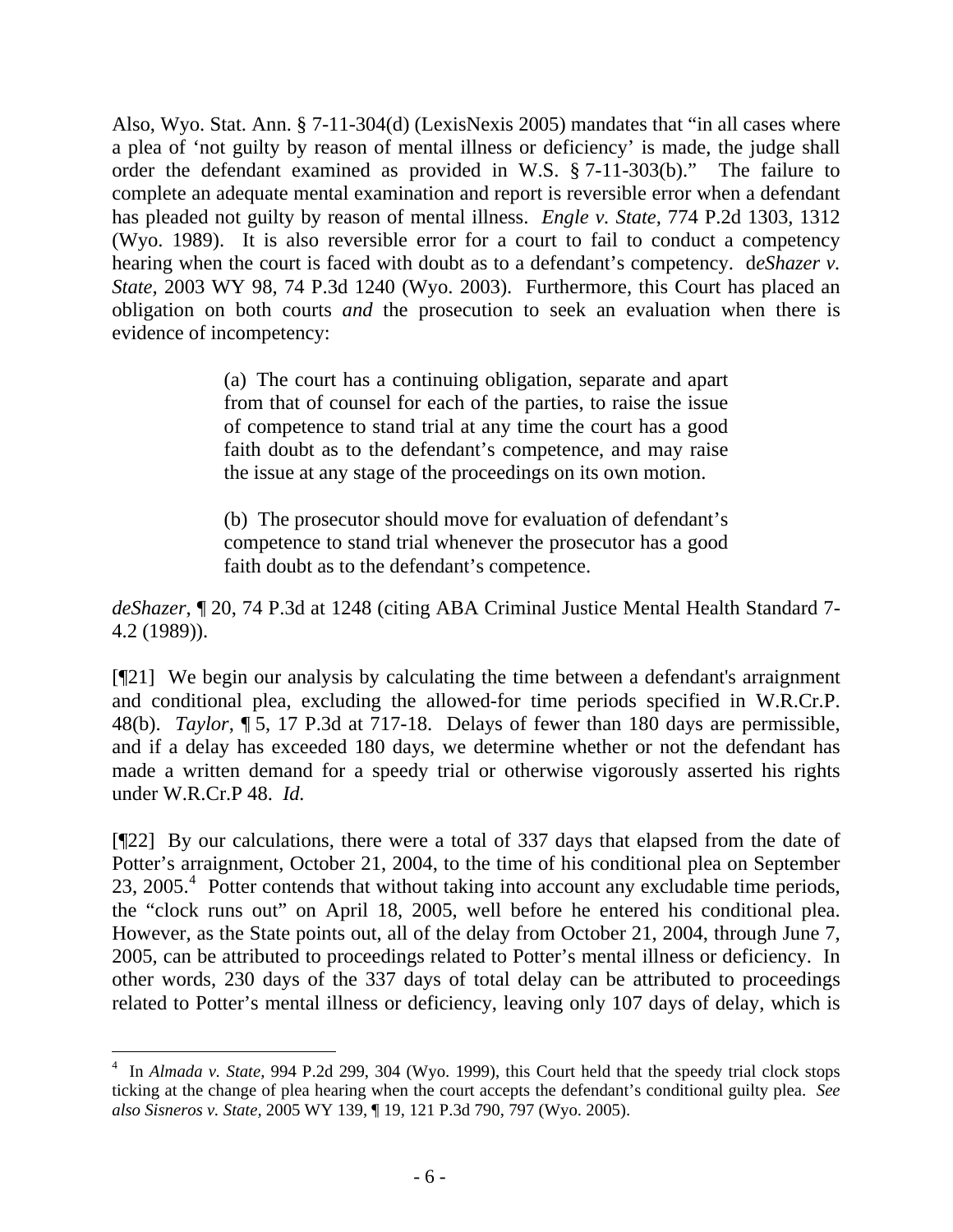well below the 180-day limit set forth by Rule 48. We will discuss specific time periods as they relate to the delay.

[¶23] Starting at the beginning, on October 21, 2004, Potter pleaded not guilty by reason of mental illness or deficiency and "not competent to stand [trial] at this time." Up until December 9, 2005, the issue of his mental competence had not yet been resolved and, at the hearing held on that date, the question was not resolved. As we referenced above, by statute, the district court was required to mandate that Potter be examined by a mental health professional who would then file a report. However, no report was filed, nor was there an answer as to whether or not he was competent to make the decision to change his plea. In light of those circumstances, the district court could not, and did not, accept a change of plea, and ultimately, ignored the requirement of a mental examination. *E.g.*, *Hauck v. State,* 2001 WY 119, ¶ 14, 36 P.3d 597, 601 (Wyo. 2001) ("It is the district court's responsibility to determine competency.")

[¶24] After December 9, the question of Potter's competency remained unanswered, and the district court asked the parties to brief the question of whether or not to allow him to withdraw his plea of not guilty by reason of mental illness and change his plea to not guilty. Each party filed the requested briefing, and agreed that a hearing was in order. Specifically, the State asked the court to set the matter for hearing, a position with which Potter agreed, and requested the court to "set a hearing for the purpose of [determining competency]."

[¶25] At the hearing, the State expressly said that it did not object to Potter's withdrawal of his not guilty by reason of mental illness plea. A psychologist testified that it was his opinion that Potter was competent to proceed at that time. The district court agreed with the psychologist, and declared Potter competent. Up until, and at the hearing held on January 6, the issue of competency was paramount and tolled the speedy trial clock.

[¶26] This brings us to January 7, 2005. Potter claims that the "speedy trial clock" began to run again on this date because of the competence finding at the January 6, 2005, hearing. This claim is in error, however, because although Potter was declared competent to proceed, he still apparently planned to introduce evidence concerning his mental state at trial. In fact, the district court scheduled a hearing on January 20, 2005, to address that plan, as Potter was unable to answer the district court's questions at the January 6 hearing:

> THE COURT: That means at trial he won't be able to talk about his mental illness.

> DEFENSE COUNSEL: Well, he certainly – I'm not sure that's what the law is. I believe – I haven't thought that through. I don't plan to use it, but just for purposes of argument, I think he does not rise – he certainly has a mental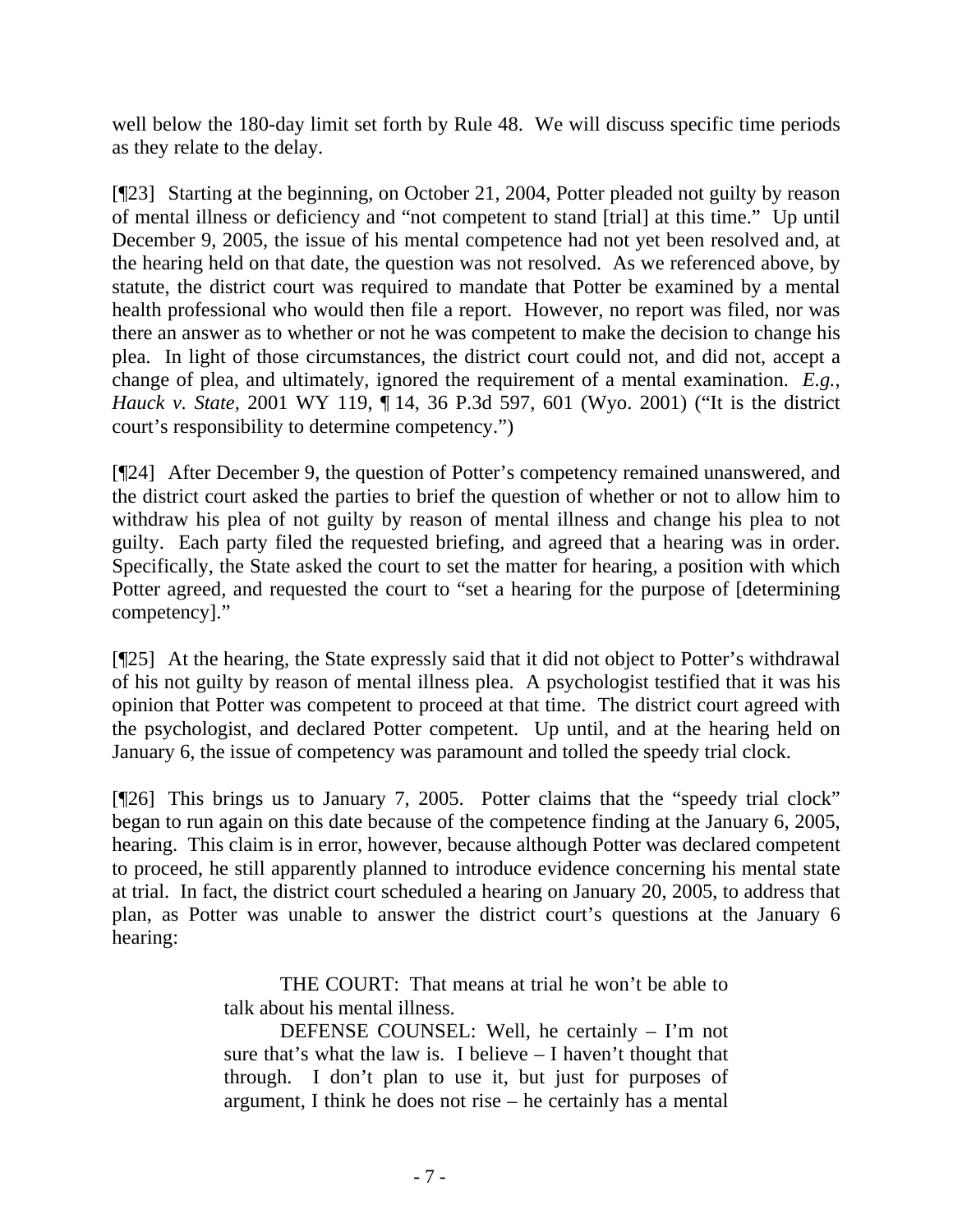illness, and we're not denying that. That's been found, diagnosed, and that's been for years. What we're saying is that he does not have any type of psychotic episode such that he would be found not guilty by reason of mental illness. In this case, therefore, he does not wish to pursue that. I think he's competent to make that decision. Now, if it comes up that he's  $-$ 

THE COURT: I don't want to interrupt you, but this is a real simple question. The State has I think made its position very clear. I'm really talking about an order in limine at trial. Maybe what you need to do is talk about it, think about it; and we can come back next week. I suppose the State can file a formal motion in limine on that very issue. Then we can make a formal record of that. That's probably the better way of doing that.

DEFENSE COUNSEL: I would be more comfortable with that. Thank you.

Clearly, at this instant, Potter's predicament stemmed from the fact that evidence of mental illness is not admissible to show lack of responsibility for criminal conduct, unless a defendant pleads not guilty by reason of mental illness or deficiency. *See* § 7-11- 304(c). Therefore, this Court is comfortable in concluding that Potter's mental state, as it related to the crimes charged, was still an issue the district court had to address. Thus, the delay was excludable.

[¶27] A hearing was set for January 20, 2005, specifically for the purposes of addressing the court's concerns. The hearing was not held on that day, however, because the district court was notified that "extra security" was needed for Mr. Potter. Thus, as of January 20, 2005, the district court had not yet accepted a change of plea, had not received an examination report of Potter's mental status, had knowledge that he was suffering from a mental illness, and had additional concerns of his overall competency. Additionally, the exclusion provided by W.R.Cr.P. 48(b)(3)(A) from the 180-day rule was still in effect, bringing the total excludable time up to 91 days.

[¶28] The next time period we must consider is from January 21, 2005, to March 27, 2005 – a total of 66 days. During that time, Potter filed a *Request for Setting* for an arraignment, which was set for March 3, 2005. The case was assigned to a new judge on February 25, 2005. Also, the State filed various motions in preparation for trial. However, the examination report, which was required under § 7-11-303(c), had not yet been filed with the court, and the Court had not yet addressed Potter's change of plea.<sup>[5](#page-9-0)</sup>

<span id="page-9-0"></span> $\frac{1}{5}$  As to these two issues, the record is not crystal clear. However, there is indication that, as to the examination report, defense counsel had requested it not be provided to the court due to Potter's desire to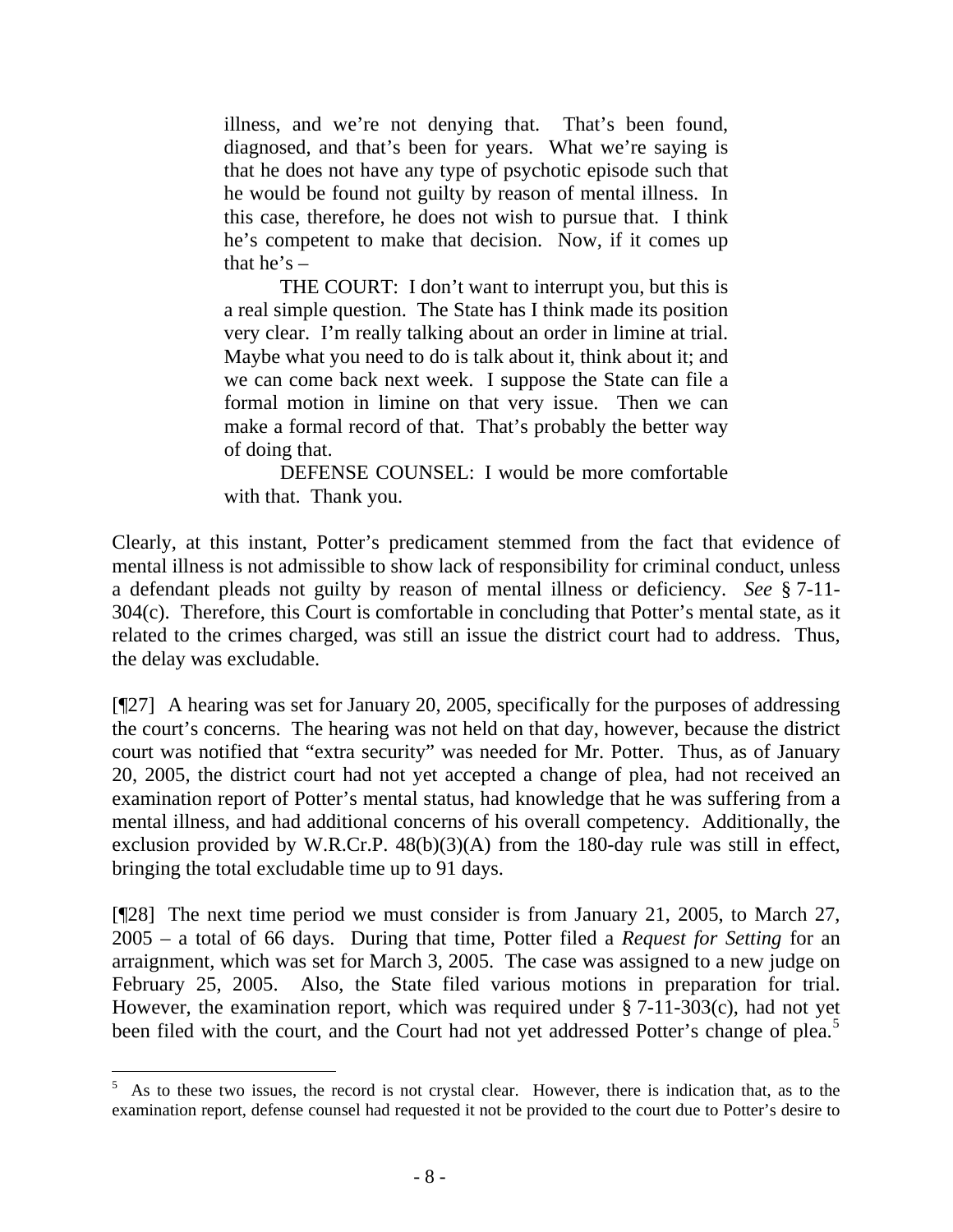Little else happened during this time, but, for the sole reason that the issue of Potter's competence had not yet been resolved, this time period is excludable.

[¶29] We next turn to March 28, 2005, when the State filed its *Motion to Suspend Proceedings, for Production of Evaluation, and Motion to Reconsider Issue of Withdrawal of Not Guilty by Reason of Mental Illness Plea*, to which Potter objected. The motion was granted.

[¶30] On appeal, Potter argues that the court should not have granted the motion because it could not determine that he was competent at that moment without a hearing, and without having observed him. However, at this instant, the court had knowledge of the following:

- Potter tried to choke his mother.
- Potter's mother called her son "crazy."
- The circuit court's concern that Potter was not competent to stand trial.
- Potter's entry of "not guilty by reason of mental illness of deficiency plea."
- Potter's claim he was not competent to proceed.
- A diagnosis that Potter was a paranoid schizophrenic.
- Potter's admission that he was uncertain as to what evidence of his mental condition would be introduced at trial.
- A doctor's testimony that there was a greater possibility of psychotic episodes when Potter did not take his medication, and an inability to confirm he was actually taking those medications.
- The victim's testimony that Potter was "going into that schizophrenic stage again."

Given this information, the district court's decision to grant the State's motion and suspend proceedings pending the receipt of the evaluation was appropriate. After the district court received the evaluation on June 1, 2005, it made its final determination relating to Potter's mental health issues on June 7, 2005. Consequently, from March 28, 2005, to June 7, 2005, the speedy trial clock was tolled, and the delay was excludable under Rule 48.

[¶31] On the whole, calculating the days from October 21, 2004, the date Potter first raised the issue of his mental illness, to June 7, 2005, the date the district court finally resolved the issue once and for all, 230 days elapsed. Of the total 337 days of delay, those 230 are excludable under Rule 48, thus resulting in a remainder of 107 days. That

change his plea. Furthermore, as to the court not addressing his request to change his plea, there is some indication in the record that there were safety issues with Potter, as he had experienced a psychotic episode while in custody.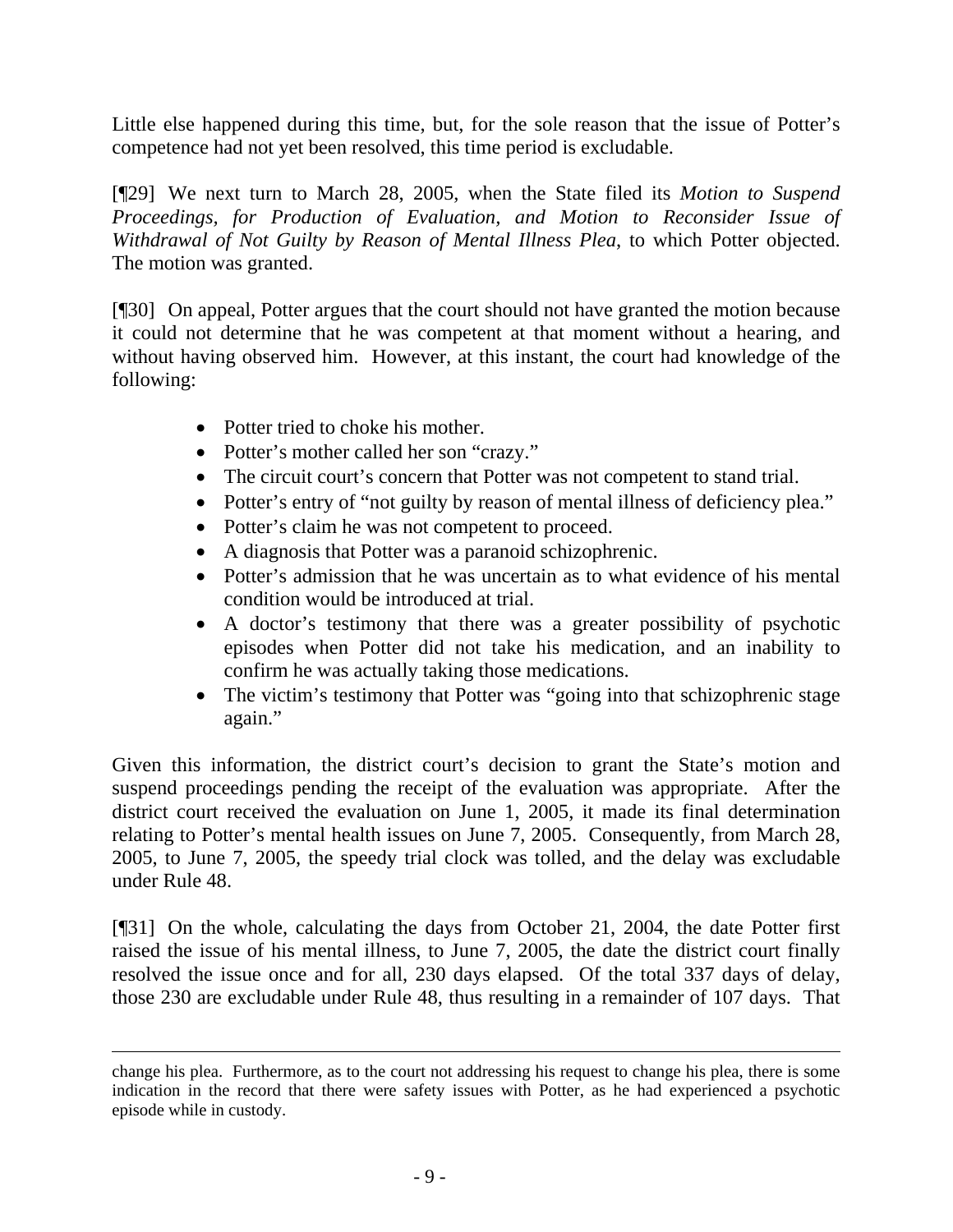107 being well under the 180-day limit of Rule 48, Potter's speedy trial rights were accordingly not violated under the rule.

## *B. Constitutional Claim*

[¶32] In the second part of Potter's speedy trial argument, he believes that his constitutional right to a speedy trial was violated because 362 days passed between his original arrest and his conditional guilty plea. Every criminal defendant is entitled to a speedy public trial under the Sixth Amendment to the United States Constitution and art. 1, § 10 of the Wyoming Constitution. *Sisneros v. State*, 2005 WY 139, ¶ 16, 121 P.3d 790, 796 (Wyo. 2005). In reviewing a district court's decision on whether or not a defendant's constitutional right has been violated, we apply the *de novo* standard of review. *Id.; see also Berry v. State*, 2004 WY 81, ¶ 17, 93 P. 3d 222, 227-28 (Wyo. 2004). The district court's findings of fact on the speedy trial issue are reviewed for clear error. *Sisneros*, ¶ 16, 121 P.3d at 797.

[¶33] *Barker v. Wingo*, 407 U.S. 514, 92 S. Ct. 2182, 33 L. Ed. 2d 101, (1972) announced the benchmark test that applies to constitutional speedy trial claims. "Under that test, we consider four factors in determining whether a speedy trial violation has occurred: 1) The length of the delay; 2) the reason for the delay; 3) the defendant's assertion of his right; and 4) the prejudice to the defendant." *Id*., at 530-32. We consider the factors together and balance them in relation to all of the relevant circumstances of the delay in bringing a defendant to trial. *Walters v. State*, 2004 WY 37, ¶ 10, 87 P. 3d 793, 795 (Wyo. 2004); *Barker*, 407 U.S. at 533. The ultimate question is "whether the delay in bringing the accused to trial was unreasonable, that is, whether it substantially impaired the right of the accused to a fair trial." *Walters*, ¶ 10, 87 P.3d. at 795 (quoting *Warner v. State*, 2001 WY 67, P10, 28 P. 3d 21, 26 (Wyo. 2001)). When a defendant's constitutional right to a speedy trial is violated, the charges must be dismissed with prejudice. *Walters*, ¶ 10, 87 P.3d at 795.

[¶34] We begin with the first factor of the *Barker* test - the length of the delay.<sup>[6](#page-11-0)</sup> There is no specific length of delay which automatically constitutes a violation of the constitutional right to a speedy trial. We have, however, held that a delay of 500 days was presumptively prejudicial, while delays of 372, 355, and 319 days, respectively, warranted further analysis. *Sisneros,* ¶ 18, 121 P.3d at 797; *e.g.*, *Berry*, ¶ 32, 93 P.3d at 231; *Whitney v. State*, 2004 WY 118, ¶ 40, 99 P. 3d 457, 471 (Wyo. 2004).

[¶35] Here, Potter was arrested on September 26, 2004, and entered his conditional plea on September 23, 2005, resulting in a total delay in resolution of his case of 362 days. As we acknowledged in both *Berry* and *Sisneros*, once a defendant's speedy trial right has

<span id="page-11-0"></span><sup>6</sup> For constitutional speedy trial claims, the proverbial clock begins ticking upon arrest. *[Taylor v](http://www.lexis.com/research/buttonTFLink?_m=41176f2826af222188bc63d111c1681f&_xfercite=%3ccite%20cc%3d%22USA%22%3e%3c%21%5bCDATA%5b2005%20WY%20139%5d%5d%3e%3c%2fcite%3e&_butType=3&_butStat=2&_butNum=26&_butInline=1&_butinfo=%3ccite%20cc%3d%22USA%22%3e%3c%21%5bCDATA%5b2001%20WY%2013%5d%5d%3e%3c%2fcite%3e&_fmtstr=FULL&docnum=2&_startdoc=1&wchp=dGLzVzz-zSkAz&_md5=6d6be0ef639e4bb34e374990c24e93fd)*. *State*, [2001 WY 13, ¶ 6, 17 P. 3d 715, 718 \(Wyo. 2001\).](http://www.lexis.com/research/buttonTFLink?_m=41176f2826af222188bc63d111c1681f&_xfercite=%3ccite%20cc%3d%22USA%22%3e%3c%21%5bCDATA%5b2005%20WY%20139%5d%5d%3e%3c%2fcite%3e&_butType=3&_butStat=2&_butNum=26&_butInline=1&_butinfo=%3ccite%20cc%3d%22USA%22%3e%3c%21%5bCDATA%5b2001%20WY%2013%5d%5d%3e%3c%2fcite%3e&_fmtstr=FULL&docnum=2&_startdoc=1&wchp=dGLzVzz-zSkAz&_md5=6d6be0ef639e4bb34e374990c24e93fd)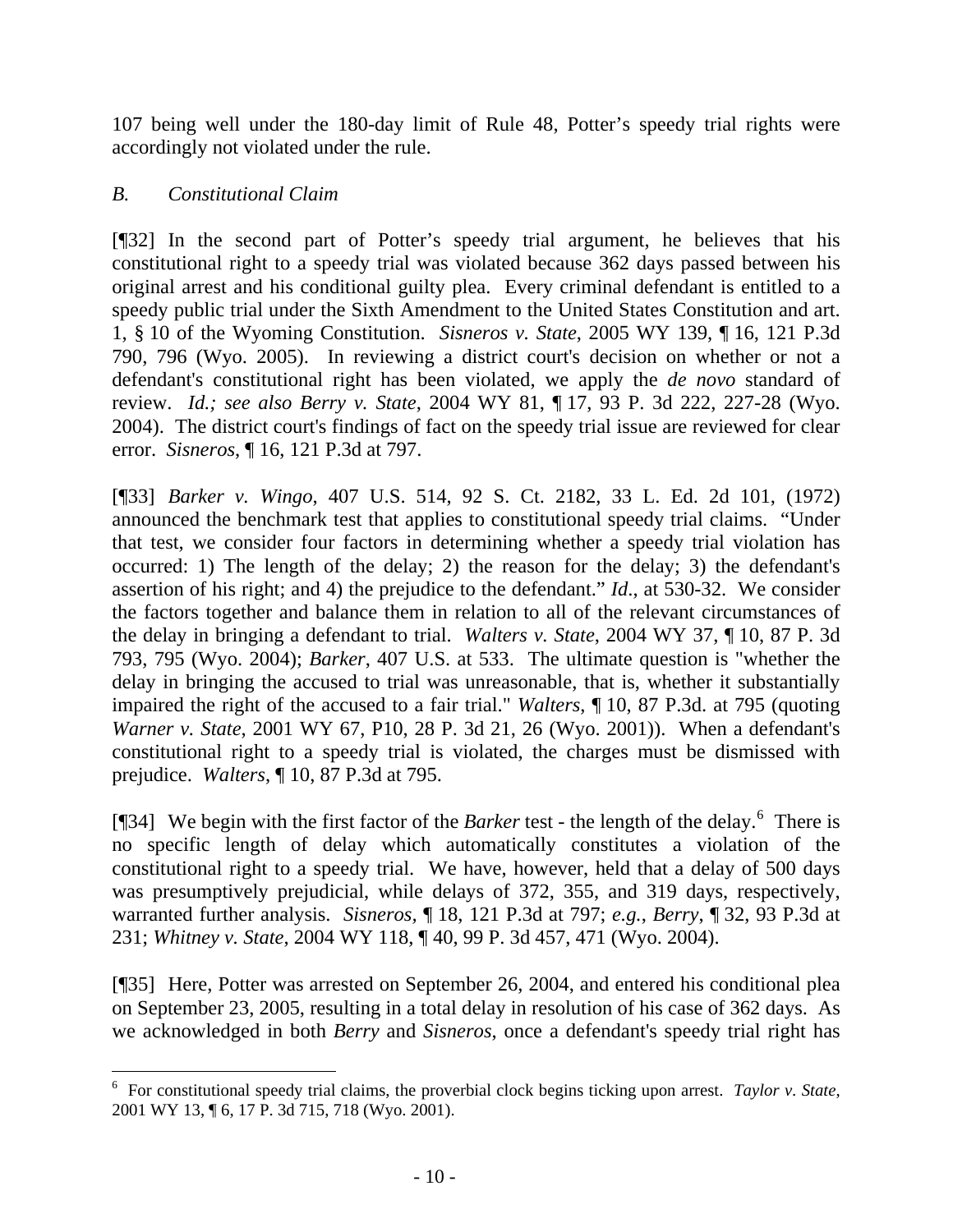attached, it continues until the case is finally resolved. *Sisneros, ¶* 19, 121 P.3d at 797; *Berry*, ¶ 32, 93 P.3d at 231 (quoting 4 Wayne R. LaFave, Jerold H. Israel, and Nancy J. King, *Criminal Procedure*, § 18.1(c) at 670-71 (2d ed. 1999)). Similar to *Sisneros*, and consistent with other prior cases, we conclude that a delay of 362 days between Potter's arrest and the final resolution of his case warrants examination of the other three factors.

[¶36] That brings us to the second factor – the reason for the delay. In conducting this analysis, we determine which party was responsible for the delay. *Sisneros,* ¶ 20, 121 P.3d at 797. We quoted *Barker* in *Sisneros:* 

> A deliberate attempt to delay the trial in order to hamper the defense should be weighted heavily against the government. A more neutral reason such as negligence or overcrowded courts should be weighted less heavily but nevertheless should be considered since the ultimate responsibility for such circumstances must rest with the government rather than with the defendant. Finally, a valid reason, such as a missing witness, should serve to justify appropriate delay.

*Sisneros,* ¶ 20, 121 P.3d at 797 (citations omitted). We further stated in *Sisneros:* 

Official bad faith in causing delay is weighed heavily against the government. *Barker v. Wing*[, 407 U.S. 514 at 531, 92 S.](http://www.lexis.com/research/buttonTFLink?_m=41176f2826af222188bc63d111c1681f&_xfercite=%3ccite%20cc%3d%22USA%22%3e%3c%21%5bCDATA%5b2005%20WY%20139%5d%5d%3e%3c%2fcite%3e&_butType=3&_butStat=2&_butNum=33&_butInline=1&_butinfo=%3ccite%20cc%3d%22USA%22%3e%3c%21%5bCDATA%5b407%20U.S.%20514%2cat%20531%5d%5d%3e%3c%2fcite%3e&_fmtstr=FULL&docnum=2&_startdoc=1&wchp=dGLzVzz-zSkAz&_md5=97b9defe2a68eff87eb2044f35d2cc9b)  [Ct. 2182, 33 L.Ed.2d 101 \(1972\).](http://www.lexis.com/research/buttonTFLink?_m=41176f2826af222188bc63d111c1681f&_xfercite=%3ccite%20cc%3d%22USA%22%3e%3c%21%5bCDATA%5b2005%20WY%20139%5d%5d%3e%3c%2fcite%3e&_butType=3&_butStat=2&_butNum=33&_butInline=1&_butinfo=%3ccite%20cc%3d%22USA%22%3e%3c%21%5bCDATA%5b407%20U.S.%20514%2cat%20531%5d%5d%3e%3c%2fcite%3e&_fmtstr=FULL&docnum=2&_startdoc=1&wchp=dGLzVzz-zSkAz&_md5=97b9defe2a68eff87eb2044f35d2cc9b) "Delays attributable to the defendant are deducted from the equation." *[Jennings v. State](http://www.lexis.com/research/buttonTFLink?_m=41176f2826af222188bc63d111c1681f&_xfercite=%3ccite%20cc%3d%22USA%22%3e%3c%21%5bCDATA%5b2005%20WY%20139%5d%5d%3e%3c%2fcite%3e&_butType=3&_butStat=2&_butNum=34&_butInline=1&_butinfo=%3ccite%20cc%3d%22USA%22%3e%3c%21%5bCDATA%5b4%20P.3d%20915%2cat%20921%5d%5d%3e%3c%2fcite%3e&_fmtstr=FULL&docnum=2&_startdoc=1&wchp=dGLzVzz-zSkAz&_md5=4f341f0b6b5dd6514bd40dc525daf6a0)*, [4 P. 3d 915, 921 \(Wyo. 2000\)](http://www.lexis.com/research/buttonTFLink?_m=41176f2826af222188bc63d111c1681f&_xfercite=%3ccite%20cc%3d%22USA%22%3e%3c%21%5bCDATA%5b2005%20WY%20139%5d%5d%3e%3c%2fcite%3e&_butType=3&_butStat=2&_butNum=34&_butInline=1&_butinfo=%3ccite%20cc%3d%22USA%22%3e%3c%21%5bCDATA%5b4%20P.3d%20915%2cat%20921%5d%5d%3e%3c%2fcite%3e&_fmtstr=FULL&docnum=2&_startdoc=1&wchp=dGLzVzz-zSkAz&_md5=4f341f0b6b5dd6514bd40dc525daf6a0). "We weigh any delay properly attributable to the defendant against the delay chargeable to the State. We have frequently acknowledged a defendant may defeat his claim to a speedy trial by his own dilatory practices." *Wehr*[, 841 P.2d at 113.](http://www.lexis.com/research/buttonTFLink?_m=41176f2826af222188bc63d111c1681f&_xfercite=%3ccite%20cc%3d%22USA%22%3e%3c%21%5bCDATA%5b2005%20WY%20139%5d%5d%3e%3c%2fcite%3e&_butType=3&_butStat=2&_butNum=35&_butInline=1&_butinfo=%3ccite%20cc%3d%22USA%22%3e%3c%21%5bCDATA%5b841%20P.2d%20104%2cat%20113%5d%5d%3e%3c%2fcite%3e&_fmtstr=FULL&docnum=2&_startdoc=1&wchp=dGLzVzz-zSkAz&_md5=b0666c22ad816dee8870c2e73777ab90)

*Sisneros,* ¶ 20, 121 P.3d at 797.

[¶37] Potter argues that the State and the district court are largely responsible for the delay in this case - such as the trial being continued due to a stacked docket, the various assignments to different judges, and the State asking for reconsideration of Potter's competency. However, as discussed at length above, the largest part of the delay can be attributed to Potter when he pleaded "not guilty by reason of mental illness or deficiency and not competent to stand trial," and specifically requested a mental evaluation. The resulting impediments in the progression of Potter's case were exacerbated by Potter himself, in several instances. For example, he requested a mental evaluation, but then told the examiner not to complete and finalize the report. The record also reflects that he was uncertain as to what, if any, evidence of his mental illness he wished to introduce in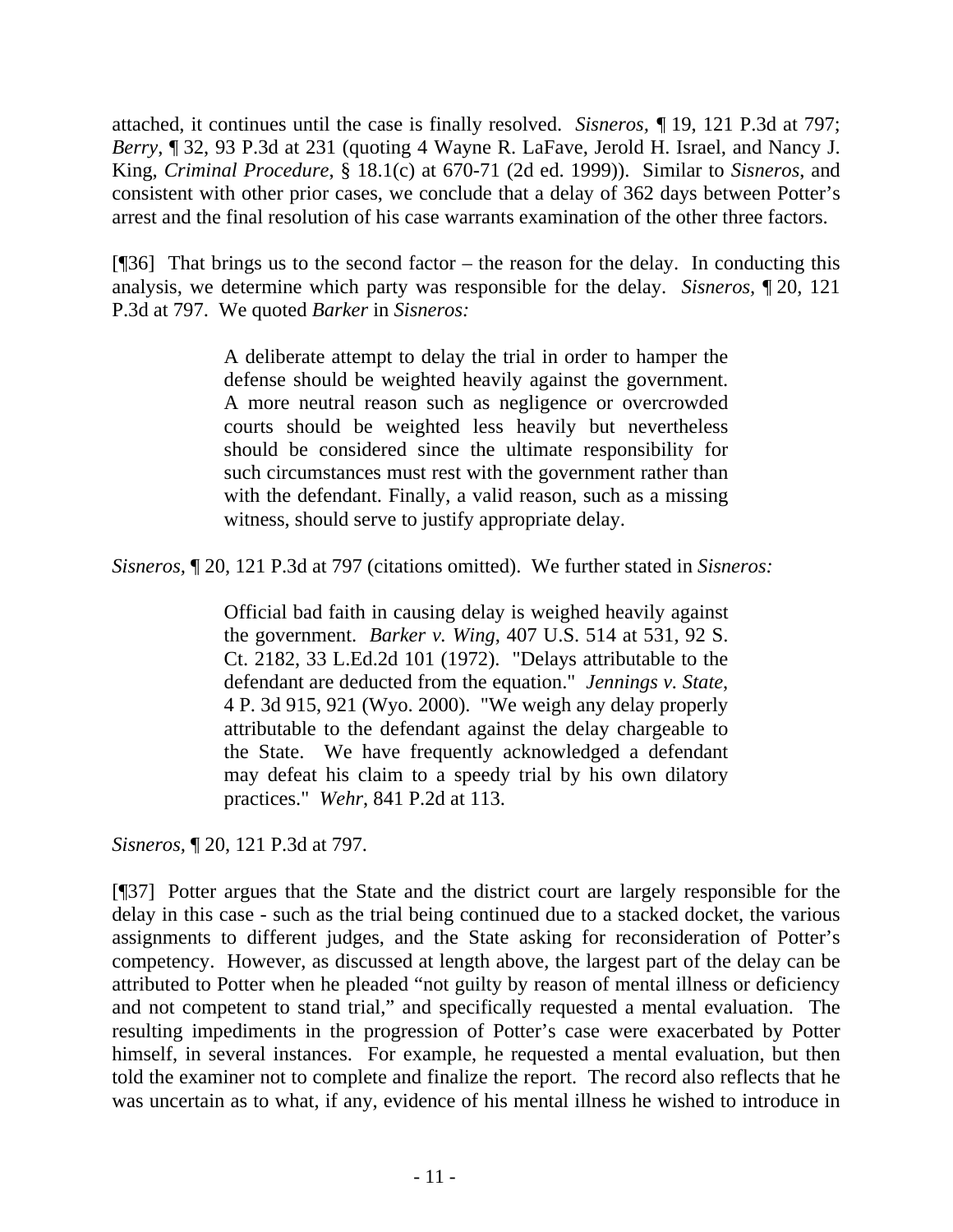his defense, further complicating matters. We conclude, therefore, that the delay was largely due to Potter, and that any reason for delay caused by the State and Court can be considered neutral.

[¶38] In discussing the third factor, whether or not a defendant affirmatively asserted his right to a speedy trial, we have said the following:

> [I]t is not necessary for a defendant to assert his right to a speedy trial in order to identify a speedy trial violation. However, we can, and do, consider whether the right was asserted, and how vigorously, in determining the reasonableness of any delay. The action or inaction of the defendant in this regard is a reflection of the actual amount of prejudice being experienced.

*Whitney*, ¶ 52, 99 P.3d at 474 (citations omitted).

[¶39] Indeed, Potter filed two formal demands for a speedy trial on November 10, 2004, and again on November 23, 2004. Later, a few days before he conditionally pleaded guilty, he filed a *Motion to Dismiss Charges With Prejudice for Violation of Defendant's Right to Speedy Trial.* However, this motion, which was filed only five days before trial and almost two months after the district court granted a continuance, in combination with the fact that Potter did not object when the district court continued the trial from July 11, 2005, to September 26, 2005, amounts to a less than vigorous assertion of his rights. Furthermore, the record reflects no evidence of any intentional delay on the part of the State in order to gain a tactical advantage. Potter's trial was delayed primarily by his own actions.

[¶40] Finally, the last *Barker* factor to consider is the degree of prejudice suffered by a defendant. A demonstration of prejudice is not necessary to establishing a constitutional violation. However, in conducting a speedy trial analysis, the prejudice suffered by the defendant should be considered. *Sisneros, ¶* 28, 121 P.3d at 797*. Barker* sets out three interests that the right to speedy trial was intended to protect and by which the level of prejudice is to be measured: (1) "to prevent oppressive pretrial incarceration;" (2) "to minimize anxiety and concern of the accused;" and (3) "to limit the possibility that the defense will be impaired," *Barker*, 407 U.S. at 532.

[¶41] Of these factors, the possibility that a defendant's defense will be impaired is the "most serious" factor "because the inability of a defendant adequately to prepare his case skews the fairness of the entire system." *Whitney, ¶* 54, 99 P.3d at 475.Pretrial anxiety "is the least significant" factor and because a "certain amount of pretrial anxiety naturally exists," an appellant must demonstrate that he suffered "extraordinary or unusual" pretrial anxiety. *Id.* The length of the delay, alone, does not raise a presumption of prejudice.